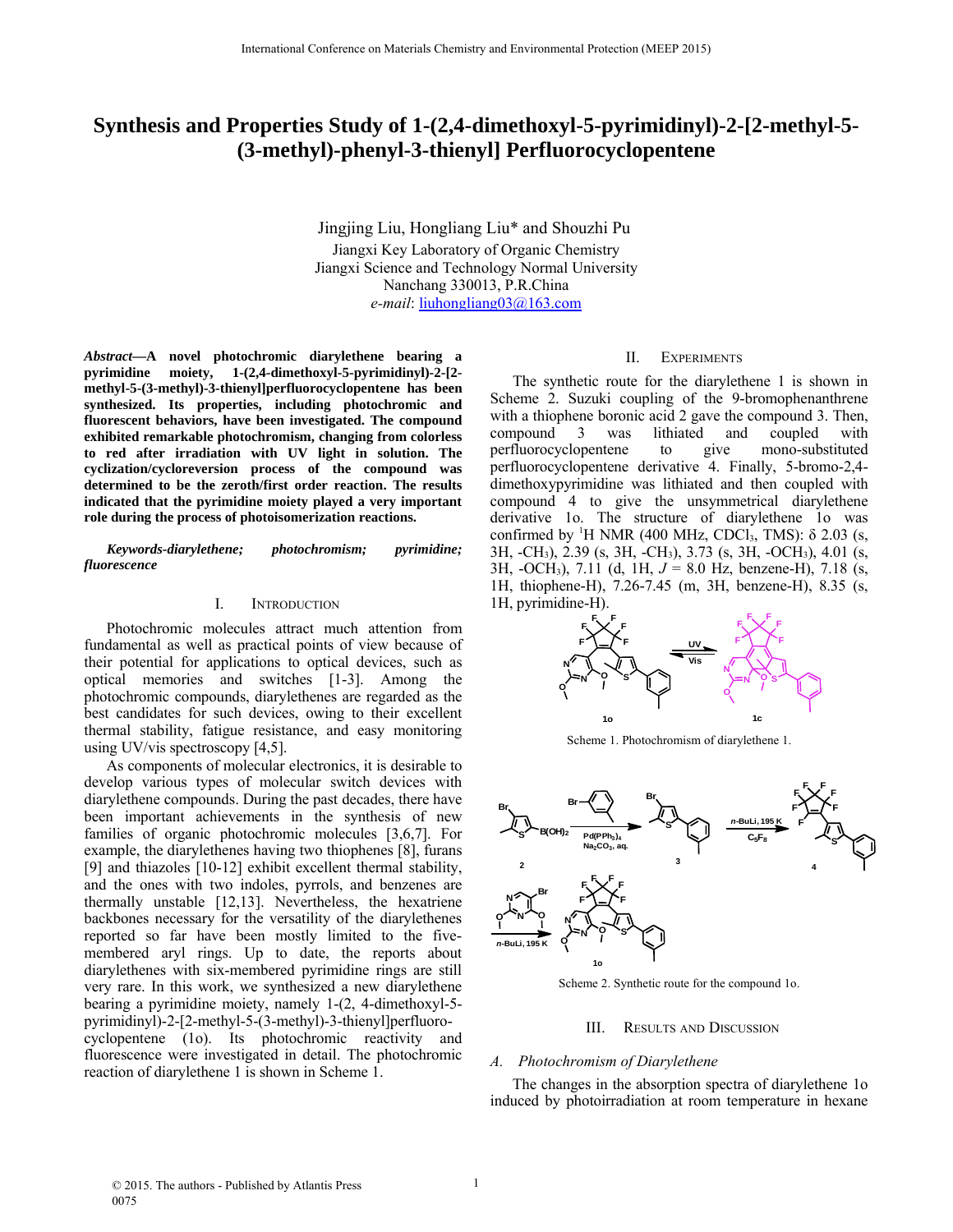were shown in Figure 1. Upon irradiation with 297 nm UV light, the colorless solution of 1o turned to red with a new visible absorption band centered at 524 nm ( $\varepsilon$  = 2.68  $\times$  10<sup>3</sup> L  $mol<sup>-1</sup>$  cm<sup>-1</sup>) attributable to the closed-ring isomer 1c. The red colored solution reverted to colorless upon irradiation with visible light  $(\lambda > 450 \text{ nm})$ , indicating that 1c returned to the initial state 1o, and a clear isosbestic point was observed at 307 nm.

## *B. Photochromic reaction kinetics in hexane solution.*

The photochromic cyclization/cycloreversion kinetics of 1o in hexane were determined by UV-Vis spectra upon alternating irradiation with UV and appropriate wavelength visible light at room temperature. The cyclization and cycloreversion curves of 1o were shown in Figure 2 and Figure 3. It can be seen that the relationships between the absorbance and exposal time have good linearity upon irradiation with 297 nm UV light. It is demonstrating that the cyclization processes of 1o belong to the zeroth order reaction when open-ring isomer changed to closed-ring isomer. The slope of every line in Figure 2 and Figure 3 represents the reaction rate constant (*k*) of diarylethene 1o in hexane. So all *k* of cyclization  $(k_{o-c}, 10^{-3})$  / cycloreversion  $(k_{c-1})$ o, 10-1) process of diarylethene *1o* can be easily obtained, which are 1.50 mol  $L^{-1}$  s<sup>-1</sup> and 1.09 s<sup>-1</sup> in solution, respectively. As shown in Figure 3, during the cycloreversion of 1c, the relationship between –log(Abs) and exposal time also behave perfect linearity, indicating that the cycloreversion process belong to the first order reaction.



Figure 1. Absorption spectra and color change of diarylethene 1o with stimulation of 297 nm light in hexane  $(2.0 \times 10^{-5} \text{ mol L}^{-1})$  at room temperature.

## *C. Fluorescence of Diarylethene.*

The concentration dependence on the fluorescence spectrum of diarylethene 1o was measured in hexane at room temperature, as shown in Figure 4. When the concentration of diarylethene 1o in hexane was increased from  $1.0 \times 10^{-6}$ mol  $L^{-1}$  to  $1.0 \times 10^{-4}$  mol  $L^{-1}$ , the maximum emission almost arose at 438 nm when excited at 330 nm, and the relative fluorescence intensity increased dramatically. However, when the concentration increased from  $2.0 \times 10^4$  to  $5.0 \times 10^-$ <sup>4</sup> mol L<sup>-1</sup>, the relative fluorescence intensity decreased remarkably. The results showed that the fluorescence of the compound is remarkably concentration dependent. They showed a remarkable initial increase with subsequent dramatic decrease with increasing concentration. The results also demonstrated that molecular aggregation and the fluorescence quenching may occur when the concentration increased [14].

#### IV. SUMMARY

An unsymmetrical diarylethene with a pyrimidine unit was synthesized to investigate its photochromism and fluorescence properties. The results showed that diarylethene 1o showed excellent photochromism and its fluorescence had a remarkable initial increase with subsequent dramatic decrease with increasing concentration in solution. In addition, the photochromic reaction kinetics demonstrated that the cyclization processes of 1o belong to the zeroth order reaction and the cycloreversion process belong to the first order reaction.



Figure 2. The kinetics of compound 1o in hexane: cyclization.



Figure 3. The kinetics of compound 1o in hexane: cycloreversion.